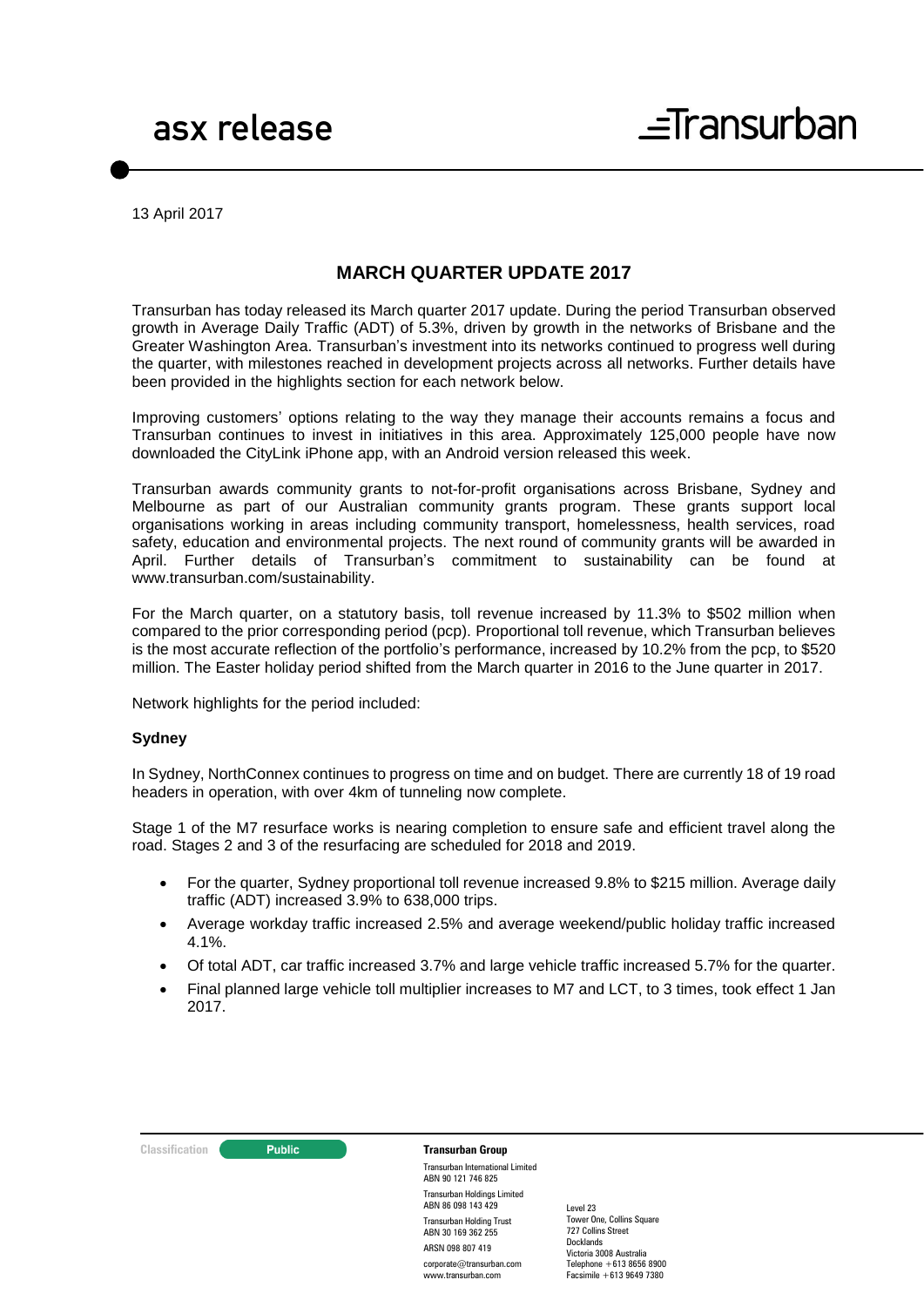#### **Melbourne**

A preferred contractor has been selected for the West Gate Tunnel Project following a rigorous and competitive tender process. This comes after two years of work with communities and stakeholders to understand their views, minimise impacts and improve the project. Financial close is expected on the project in late 2017.

Nearly 9km of new lanes were opened on CityLink between the West Gate Freeway and Flemington Road on 1 April as part of the \$1.3 billion CityLink Tulla Widening (CTW) project.

There was an overall decrease in traffic for the quarter as a result of significant planned network wide disruptions caused by CTW.

- For the quarter, Melbourne toll revenue increased 1.0% to \$165 million. ADT decreased 0.5% to 806,000 transactions.
- Average workday traffic decreased 2.0% and average weekend/public holiday traffic increased 0.7%.
- Of total ADT, car traffic decreased 2.0% and large vehicle traffic increased 7.2% for the quarter<sup>1</sup>.

#### **Brisbane**

In Brisbane, Transurban reached contractual close on the \$60 million upgrade to the Inner City Bypass (ICB). The project will see Transurban Queensland partner with the Brisbane City Council for the delivery, operation and maintenance of the ICB. Early works commenced during the quarter on both the ICB and Logan Enhancement Project, with construction scheduled to begin on both projects in mid-2017.

Traffic across the Queensland network was negatively impacted by tropical cyclone Debbie on 30 and 31 March.

- <span id="page-1-0"></span> For the quarter, Brisbane proportional toll revenue increased 28.9% to \$94 million. ADT increased 20.4% to 388,000 trips.<sup>2</sup> Excluding AirportlinkM7 from the March quarter, Brisbane proportional toll revenue increased 5.6% to \$77 million and ADT increased 2.8% to 331,000 trips.
- Average workday traffic on AirportlinkM7 for the March quarter was 65,000 trips.
- For Brisbane, average workday traffic increased 18.8% and average weekend/public holiday traffic increased 18.8% for the quarter.<sup>[2,3](#page-1-0)</sup>
- Of total ADT, car traffic increased 20.3% and large vehicle traffic increased 20.6% for the quarter.[2,4](#page-1-0)

-

**Classification C Public Transurban Group** Transurban International Limited ABN 90 121 746 825 Transurban Holdings Limited ABN 86 098 143 429 Transurban Holding Trust ABN 30 169 362 255 ARSN 098 807 419 corporate@transurban.com

www.transurban.com

<sup>1</sup> During the prior financial year, the business completed a project which reviewed vehicle classifications, leading to a number of cars being reclassified as light commercial vehicles.<br>
<sup>2</sup> Airport in the 17 uses of a straight commercial vehicles.

AirportLinkM7 was acquired on 1 April 2016 and therefore is not included in the prior period's figures.

<sup>3</sup> Excluding AirportlinkM7, average workday traffic increased 1.3% and average weekend/public holiday traffic increased 1.9%.

<sup>4</sup> Excluding AirportlinkM7, car traffic increased 1.2% and large vehicle traffic increased 8.0%.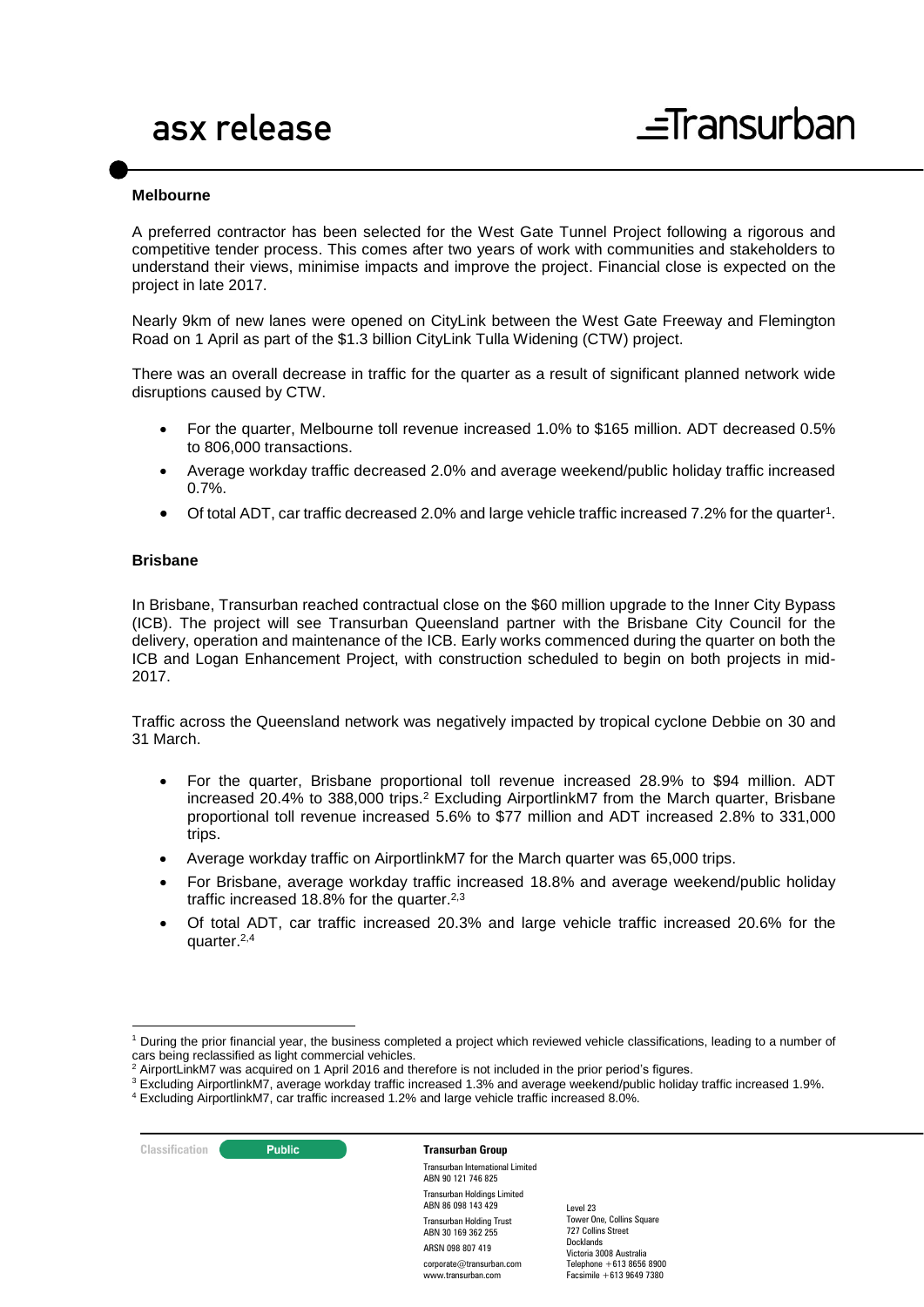#### **Greater Washington Area**

In the Greater Washington Area, Transurban continues to grow the Express Lanes network. Key commercial terms for the US \$460 million 395 Express Lanes project have been agreed and financial close is targeted for mid-2017.

Travel time savings continue to provide value for money with customers experiencing average time savings during a daily peak period commute of 19 minutes on the 495 Express Lanes and 37 minutes on the 95 Express Lanes.

- For the quarter, the Greater Washington Area proportional toll revenue increased by 20.9% to US\$35 million. ADT increased 15.8% to 91,000 trips.
- Average workday toll revenue for the March quarter on the 495 Express Lanes increased 30.8% to US\$256,000. The average dynamic toll price for the quarter was US\$4.81.
- Average workday toll revenue for the March quarter on the 95 Express Lanes increased 9.3% to US\$269,000. The average dynamic toll price for the quarter was US\$6.72.

Full traffic and revenue information for the March quarter is attached.

 $U\Omega$ 

**Amanda Street** Company Secretary

**Investor enquiries** Jessica O'Brien Head of Investor Relations +61 3 8656 8364

**Media enquiries** Josie Brophy

Senior Advisor, Media and Communications +61 4 3716 5424

#### **Classification Transurban Group**

Transurban International Limited ABN 90 121 746 825 Transurban Holdings Limited ABN 86 098 143 429 Transurban Holding Trust ABN 30 169 362 255 ARSN 098 807 419 corporate@transurban.com www.transurban.com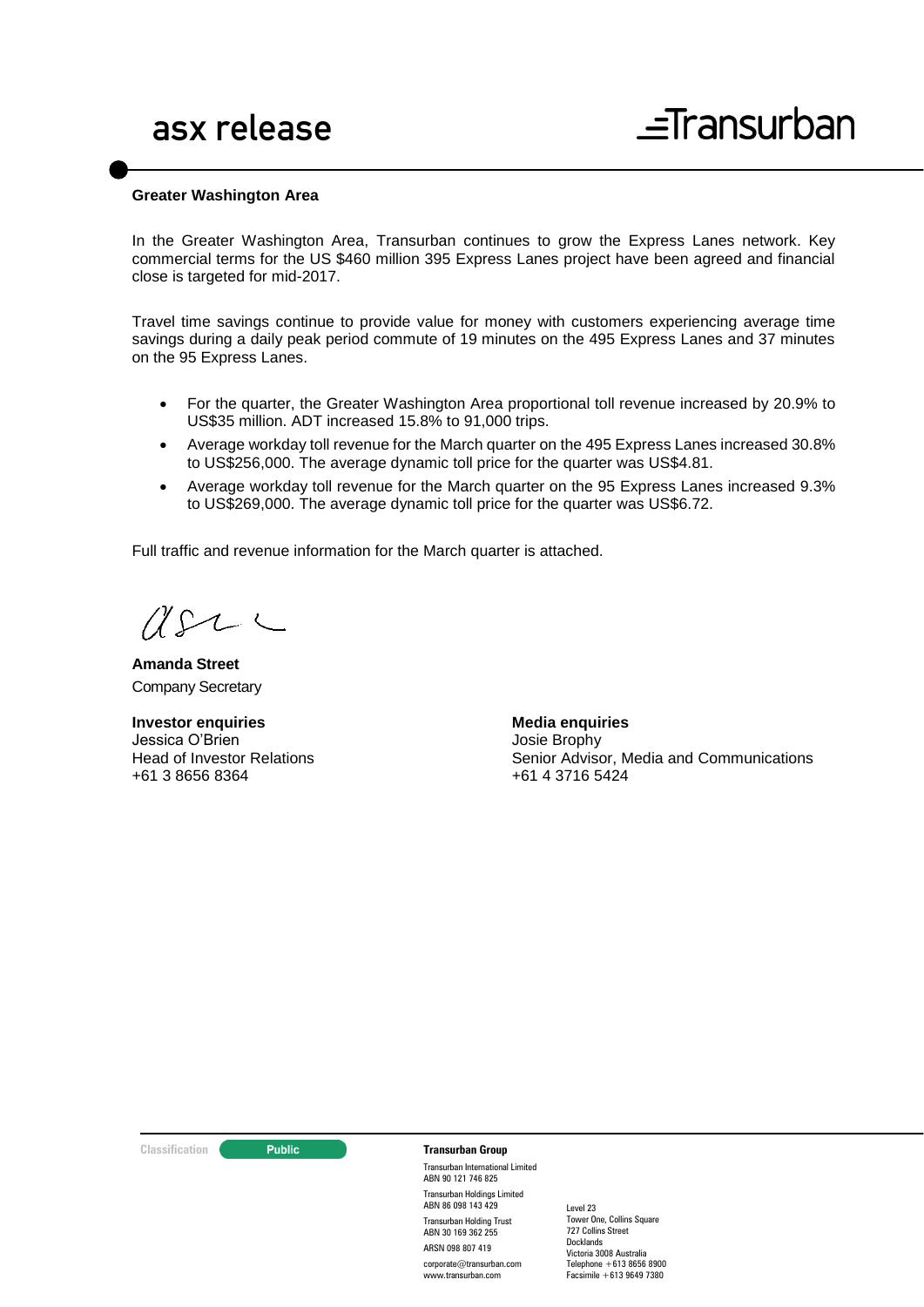#### **Appendix 1 – Traffic and revenue performance<sup>5</sup>**

<span id="page-3-0"></span>

| March 17 quarter        | <b>Proportional toll revenue</b><br>% change | <b>ADT</b><br>% change |  |
|-------------------------|----------------------------------------------|------------------------|--|
| Sydney                  | 9.8%                                         | 3.9%                   |  |
| Melbourne               | 1.0%                                         | $(0.5\%)$              |  |
| Brisbane <sup>6</sup>   | 28.9%                                        | 20.4%                  |  |
| Greater Washington Area | 20.9%                                        | 15.8%                  |  |
|                         |                                              |                        |  |
| <b>YTD FY17</b>         | <b>Proportional toll revenue</b><br>% change | <b>ADT</b><br>% change |  |
| Sydney                  | 9.1%                                         | 3.5%                   |  |
| Melbourne               | 2.2%                                         | $(0.6\%)$              |  |
| Brisbane <sup>6</sup>   | 30.7%                                        | 19.7%                  |  |
|                         |                                              |                        |  |

<sup>5</sup> All percentage changes are to the pcp.

<sup>6</sup> AirportLinkM7 was acquired on 1 April 2016 and therefore is not included in the prior period's figures.

**Classification Constitution Transurban Group** 

1

Transurban International Limited ABN 90 121 746 825 Transurban Holdings Limited ABN 86 098 143 429 Transurban Holding Trust ABN 30 169 362 255 ARSN 098 807 419 corporate@transurban.com www.transurban.com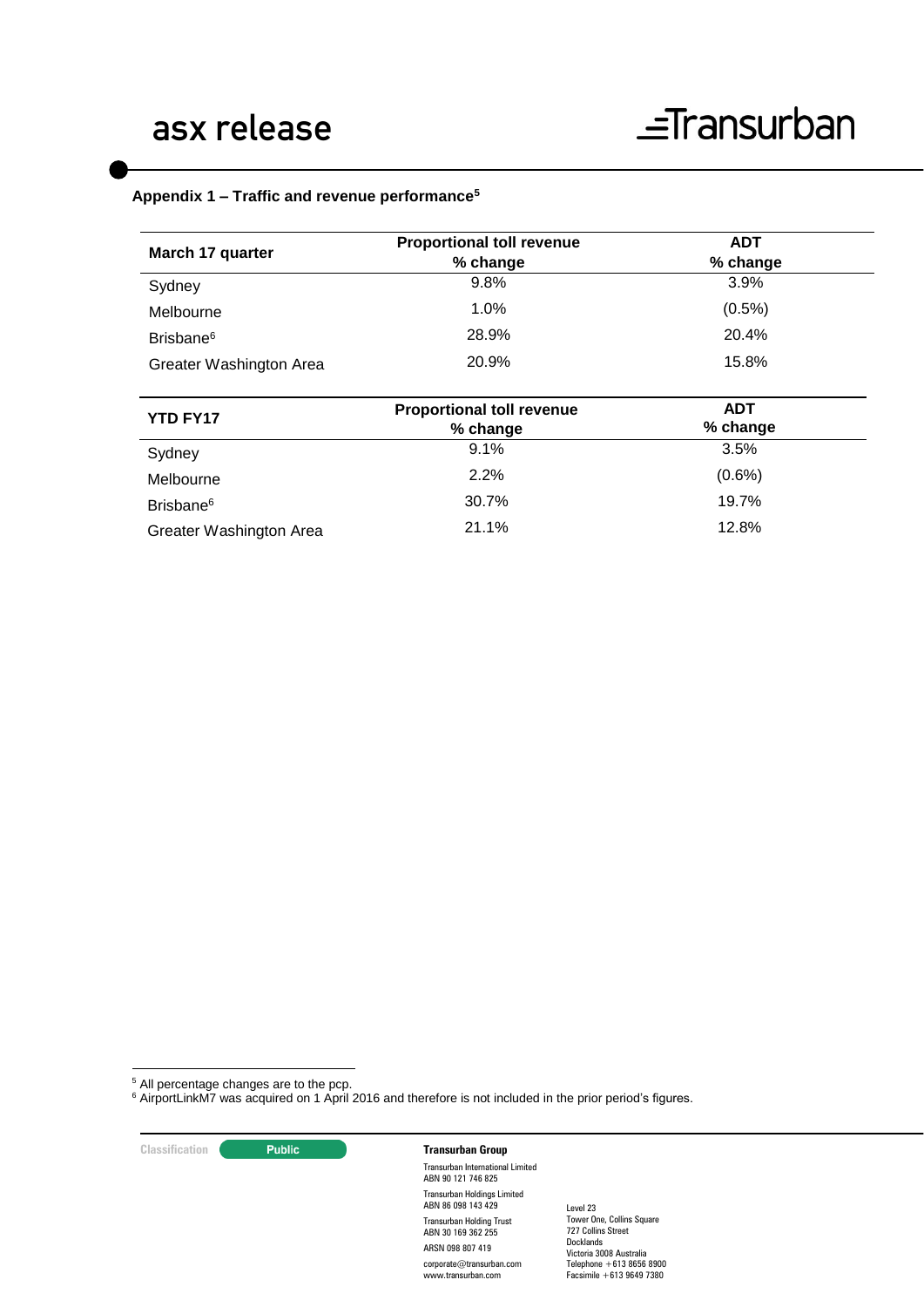#### **Appendix 2 – Traffic and revenue data – March quarter**

| Asset                                        | Ownership |                                                    | <b>Mar 16</b><br>quarter | <b>Mar 17</b><br>quarter | $\%$<br>change | <b>YTD</b><br><b>FY16</b> | <b>YTD</b><br><b>FY17</b> | %<br>change |
|----------------------------------------------|-----------|----------------------------------------------------|--------------------------|--------------------------|----------------|---------------------------|---------------------------|-------------|
| Hills M2                                     | 100%      | <b>Total Toll Revenue</b><br>(\$AUDm) (net of GST) | \$63                     | \$68                     | 8.6%           | \$192                     | \$206                     | 7.7%        |
|                                              |           | <b>Average Daily Trips</b><br>(000)                | 123                      | 127                      | 3.4%           | 125                       | 129                       | 3.4%        |
| Lane Cove<br>Tunnel/ MRE                     | 100%      | <b>Total Toll Revenue</b><br>(\$AUDm) (net of GST) | \$22                     | \$23                     | 7.4%           | \$66                      | \$69                      | 4.8%        |
|                                              |           | <b>Average Daily Trips</b><br>(000)                | 84                       | 88                       | 4.2%           | 86                        | 89                        | 3.6%        |
| <b>Cross City Tunnel</b>                     | 100%      | <b>Total Toll Revenue</b><br>(\$AUDm) (net of GST) | \$15                     | \$16                     | 5.1%           | \$45                      | \$48                      | 5.6%        |
|                                              |           | Average Daily Trips<br>(000)                       | 37                       | 38                       | 2.6%           | 38                        | 38                        | 1.9%        |
| M <sub>1</sub> Eastern<br><b>Distributor</b> | 75.1%     | <b>Total Toll Revenue</b><br>(\$AUDm) (net of GST) | \$31                     | \$33                     | 6.7%           | \$95                      | \$100                     | 5.7%        |
|                                              |           | <b>Average Daily Trips</b><br>('000)               | 55                       | 56                       | 2.9%           | 55                        | 56                        | 1.6%        |
|                                              |           |                                                    |                          |                          |                |                           |                           |             |
| Westlink M77                                 | 50%       | <b>Total Toll Revenue</b><br>(\$AUDm) (net of GST) | \$83                     | \$98                     | 18.7%          | \$250                     | \$294                     | 17.7%       |
|                                              |           | <b>Average Daily Trips</b><br>(000)                | 172                      | 179                      | 4.1%           | 176                       | 182                       | 3.7%        |
| M5 South West<br>Motorway                    | 50%       | <b>Total Toll Revenue</b><br>(\$AUDm) (net of GST) | \$62                     | \$66                     | 7.4%           | \$186                     | \$202                     | 8.6%        |
|                                              |           | <b>Average Daily Trips</b><br>(000)                | 142                      | 149                      | 4.5%           | 143                       | 150                       | 4.8%        |
|                                              |           |                                                    |                          |                          |                |                           |                           |             |
| CityLink                                     | 100%      | <b>Total Toll Revenue</b><br>(\$AUDm) (net of GST) | \$163                    | \$165                    | 1.0%           | \$494                     | \$504                     | 2.2%        |
|                                              |           | Average Daily<br>Transactions ('000)               | 810                      | 806                      | $(0.5\%)$      | 826                       | 821                       | $(0.6\%)$   |

<u>.</u>  $7$  Average tolled trip length was 12.9 kilometres for the quarter on Westlink M7.

### **Classification Constitution Transurban Group**

Transurban International Limited ABN 90 121 746 825 Transurban Holdings Limited ABN 86 098 143 429 Transurban Holding Trust ABN 30 169 362 255 ARSN 098 807 419 corporate@transurban.com www.transurban.com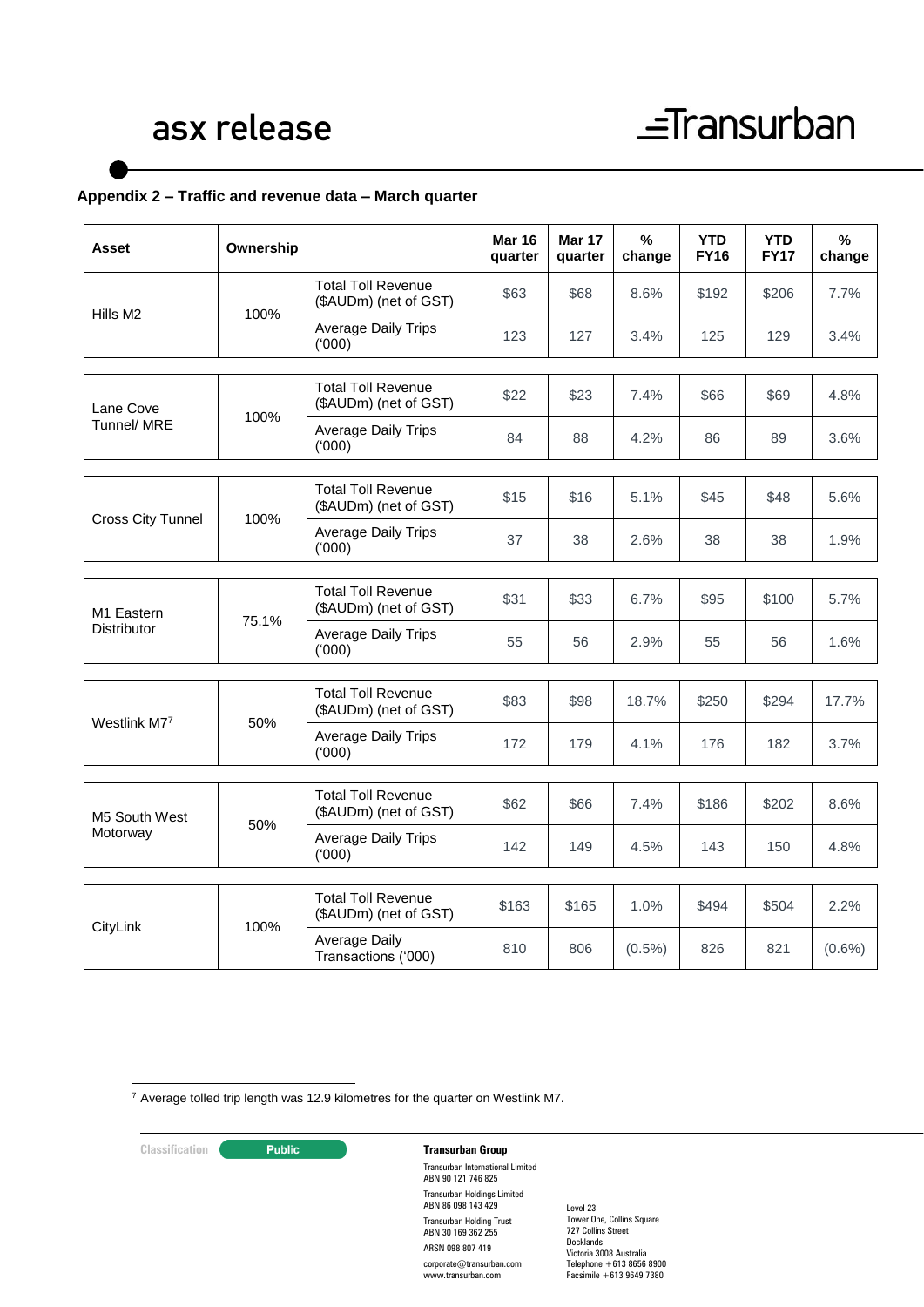## asx release

# $\equiv$ Transurban

| <b>Asset</b>                | Ownership |                                                    | <b>Mar 16</b><br>quarter | Mar 17<br>quarter | %<br>change | <b>YTD</b><br><b>FY16</b> | <b>YTD</b><br><b>FY17</b> | %<br>change |
|-----------------------------|-----------|----------------------------------------------------|--------------------------|-------------------|-------------|---------------------------|---------------------------|-------------|
| Gateway<br>Motorway         | 62.5%     | <b>Total Toll Revenue</b><br>(\$AUDm) (net of GST) | \$51                     | \$53              | 3.2%        | \$157                     | \$163                     | 3.7%        |
|                             |           | <b>Average Daily Trips</b><br>(000)                | 112                      | 113               | 1.0%        | 114                       | 115                       | 1.2%        |
| Logan Motorway              |           | <b>Total Toll Revenue</b><br>(\$AUDm) (net of GST) | \$42                     | \$44              | 6.3%        | \$128                     | \$136                     | 6.1%        |
|                             | 62.5%     | <b>Average Daily Trips</b><br>(000)                | 156                      | 161               | 3.7%        | 158                       | 163                       | 3.1%        |
| AirportlinkM78              |           | <b>Total Toll Revenue</b><br>(\$AUDm) (net of GST) | N/A                      | \$27              | N/A         | N/A                       | \$83                      | N/A         |
|                             | 62.5%     | <b>Average Daily Trips</b><br>(000)                | 53                       | 57                | 7.9%        | 54                        | 57                        | 6.1%        |
| Clem7                       | 62.5%     | <b>Total Toll Revenue</b><br>(\$AUDm) (net of GST) | \$12                     | \$13              | 5.5%        | \$38                      | \$40                      | 5.5%        |
|                             |           | <b>Average Daily Trips</b><br>(000)                | 26                       | 27                | 6.4%        | 26                        | 28                        | 4.3%        |
| Legacy Way                  | 62.5%     | <b>Total Toll Revenue</b><br>(\$AUDm) (net of GST) | \$7                      | \$9               | 18.8%       | \$19                      | \$27                      | 39.9%       |
|                             |           | <b>Average Daily Trips</b><br>(000)                | 18                       | 18                | 3.0%        | 18                        | 18                        | 3.3%        |
| Go Between<br><b>Bridge</b> | 62.5%     | <b>Total Toll Revenue</b><br>(\$AUDm) (net of GST) | \$3                      | \$3               | $(0.6\%)$   | \$10                      | \$10                      | (3.4%)      |
|                             |           | <b>Average Daily Trips</b><br>(000)                | 11                       | 11                | (0.8% )     | 12                        | 11                        | (4.2%)      |
| 95 Express Lanes            | 100%      | <b>Total Toll Revenue</b><br>(\$USDm)              | \$16                     | \$18              | 10.8%       | \$50                      | \$58                      | 16.5%       |
|                             |           | <b>Average Daily Trips</b><br>(000)                | 42                       | 47                | 11.8%       | 44                        | 48                        | 10.0%       |
| 495 Express<br>Lanes        | 100%      | <b>Total Toll Revenue</b><br>(\$USDm)              | \$13                     | \$17              | 33.8%       | \$40                      | \$50                      | 27.0%       |
|                             |           | Average Daily Trips<br>(000)                       | 36                       | 44                | 20.6%       | 39                        | 45                        | 16.1%       |

-<sup>8</sup> Transurban reached financial close on AirportlinkM7 on 1 April 2016. Toll revenue data prior to Transurban ownership has not been provided. Prior period ADT represents numbers prior to Transurban ownership and are shown for comparative purposes only.

### **Classification Constitution Transurban Group**

Transurban International Limited ABN 90 121 746 825 Transurban Holdings Limited ABN 86 098 143 429 Transurban Holding Trust ABN 30 169 362 255 ARSN 098 807 419 corporate@transurban.com www.transurban.com